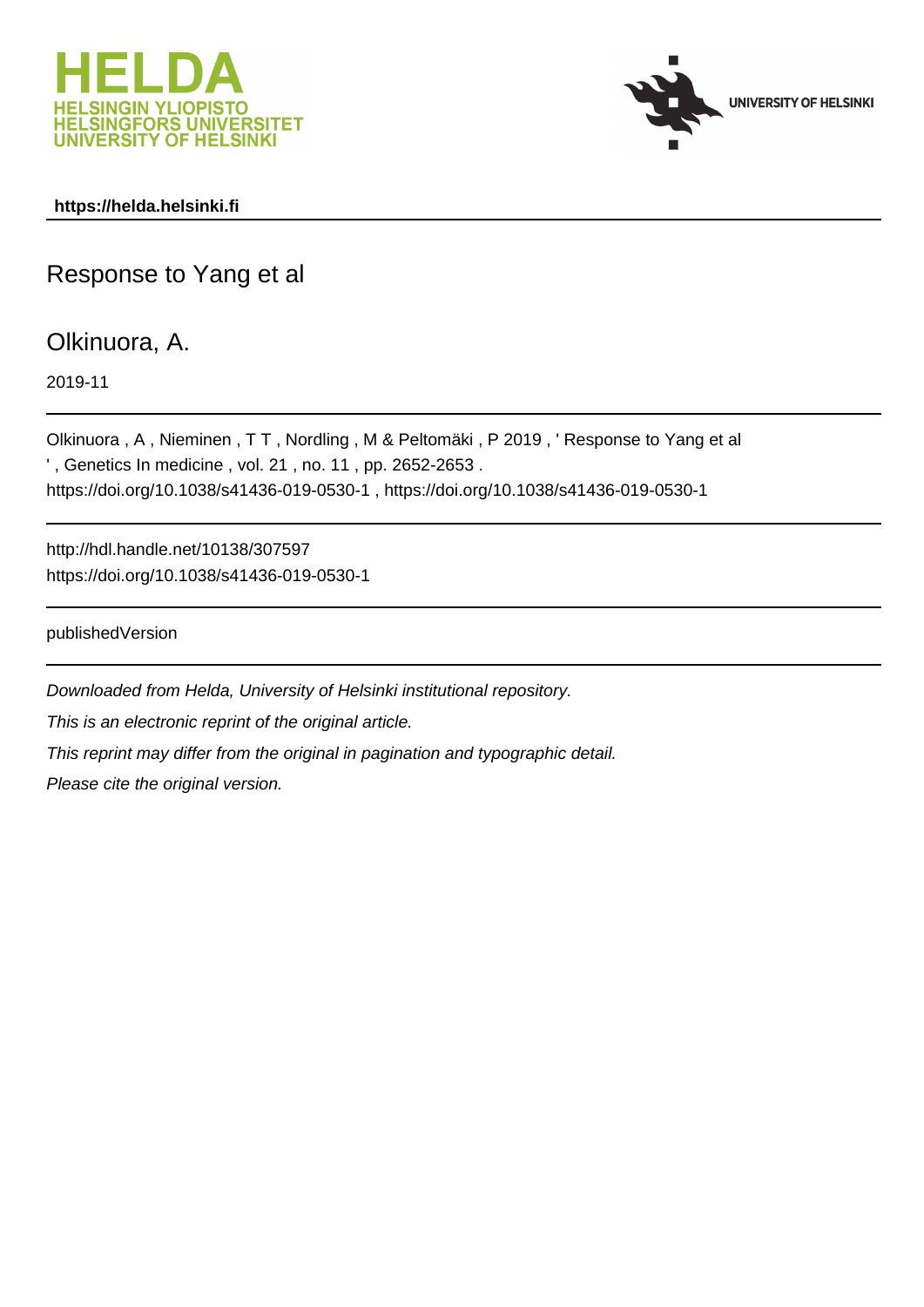

# Genetics<br>inMedicine CORRESPONDENCE © American College of Medical Genetics and Genomics

### Response to Yang et al.

We thank Yang et al. for their interest in our recent paper<sup>1</sup> and for sharing their findings of a suspected Lynch syndrome (LS) family meeting the Amsterdam I criteria and having a biallelic frameshift variant (p.Asp206Thrfs\*18) in MLH3. We fully agree that more research is needed to establish a firm basis for MLH3 variant interpretation and that strict criteria need to be applied to any novel disease-causing variants. We would like to address some points raised by Yang et al. $<sup>2</sup>$  as to</sup> why MLH3 variants might be considered disease-causing.

MLH3 is one of three alternative partners known to complex with MLH1 in postreplicative mismatch repair (MMR), the other two being PMS1 and PMS2.<sup>3</sup> The MLH1/PMS2 (MutLa) complex is by far the most abundant. Cell line studies suggest that MLH1/MLH3 (MutLγ) can partially compensate for the lack of MutLα. Reduced penetrance is a common feature of cancer-associated variants of PMS2. Pathogenic variants of PMS2 give rise to LS with low penetrance when heterozygous and display full penetrance with the clinical phenotype of constitutional mismatch repair deficiency (CMMRD) syndrome when homozygous.<sup>4</sup> Many CMMRD patients with pathogenic MMR gene variants develop gastrointestinal adenomas ranging from a few polyps to profuse polyposis, resembling attenuated adenomatous polyposis.<sup>5</sup>

Consistent with observations from CMMRD, adenomatous polyposis was the leading phenotypic manifestation in homozygous carriers of our MLH3 p.Ser1188Ter variant. Combined with the lack of any microsatellite instability in tumor tissue, a clear distinction relative to LS was made.<sup>1</sup> All biallelic carriers had polyposis (up to 100 polyps) and/or cancer; the delayed onset (around 50 years) suggested reduced penetrance. Some proven and obligatory heterozygous carriers, too, were affected with mild polyposis or cancer. Similarly, in the recessive polyposis syndromes associated with pathogenic variants in  $MUTYH^6$  or  $NTHLI$ ,<sup>7</sup> a proportion of heterozygous carriers are affected with cancers considered to be part of the respective tumor spectra. Varying penetrance and expressivity may complicate transmission patterns especially if combined with inbreeding. In the family described by Yang et al., $<sup>2</sup>$  the mode of inheritance could, in</sup> our opinion, be interpreted as autosomal dominant with reduced penetrance, or autosomal recessive with dosage effect and increased cancer risk in heterozygous carriers. In agreement with our families, Yang et al. $<sup>2</sup>$  report the absence</sup> of microsatellite instability in their family. We agree that the family is unlikely to represent LS. We would be very interested to know if the variant carriers exhibited any polyps, which is currently not mentioned.

Submitted 16 April 2019; accepted: 19 April 2019 Published online: 2 May 2019

Our five families all shared a core haplotype of 0.8 Mb around the  $MLH3$  p.Ser1188Ter variant,<sup>1</sup> suggesting a common ancestral origin even though the pedigree information available to us did not indicate any apparent connection between the families. The shared region encompasses 15 other genes, with none linked to any known cancer syndrome. We detected no variants of possibly pathogenic significance in any of these other genes by exome sequencing, leaving the MLH3 p.Ser1188Ter alteration the only variant of interest. Nevertheless, we agree with Yang et al. $2$  that genome sequencing might be useful to rule out possible regulatory alterations in noncoding regions.

According to Yang et al.,<sup>2</sup> their MLH3 p.Asp206Thrfs\*18 variant is predicted to be present in 4 of 7 MLH3 transcripts, which would imply a chance of functional compensation by wild-type isoforms. However, a recent investigation<sup>8</sup> identifies only two major isoforms, whereas the remaining five are predicted in silico. Both the MLH3 p.Ser1188Ter variant and the p.Asp206Thrfs\*18 variant would equally affect the two major isoforms; thus, no unaffected wild-type isoforms would remain in either case.

Yang et al. $<sup>2</sup>$  note that contrary to the typical proximal</sup> location of LS-associated colorectal tumors, the tumors in their family resided in the rectum. Interestingly, in one of the original papers proposing a connection between heterozygous  $MLH3$  variants and hereditary colon cancer predisposition, $9$  a strong predominance of left-sided colon cancer was reported. Furthermore, in CMMRD caused by pathogenic biallelic PMS2 variants, left colon is the typical site of colon cancer.<sup>4</sup>

Even in the case of the established LS predisposition genes MLH1, MSH2, MSH6, and PMS2, genotype–phenotype relationships are poorly understood, including mechanisms responsible for the essential clinical differences between monoallelic and biallelic variant carriers. An exceptionally high mutational load ("ultrahypermutation" phenotype) following replication repair failure was recently detected in CMMRD-associated brain tumors, which might explain why brain tumors are common in CMMRD and develop at early age; however, gastrointestinal polyps from CMMRD patients showed no increased mutational load compared with adult polyps, thus offering no insights to polyp predisposition in CMMRD.<sup>10</sup> In the case of MLH3, failing MMR may not be a particularly promising candidate for a phenotypic determinant in the first place, considering the observed redundancy between MutLγ and MutLα and the resulting minor role for  $MLH3$  in MMR.<sup>3</sup> As pointed out in Olkinuora et al.,<sup>1</sup> MLH3 is known to have many other cancer-relevant functions, whose roles in tumors developing in MLH3 variant carriers remain to be addressed by future studies.

In summary, we acknowledge the limitations of our research, including the restriction of genetic screening to